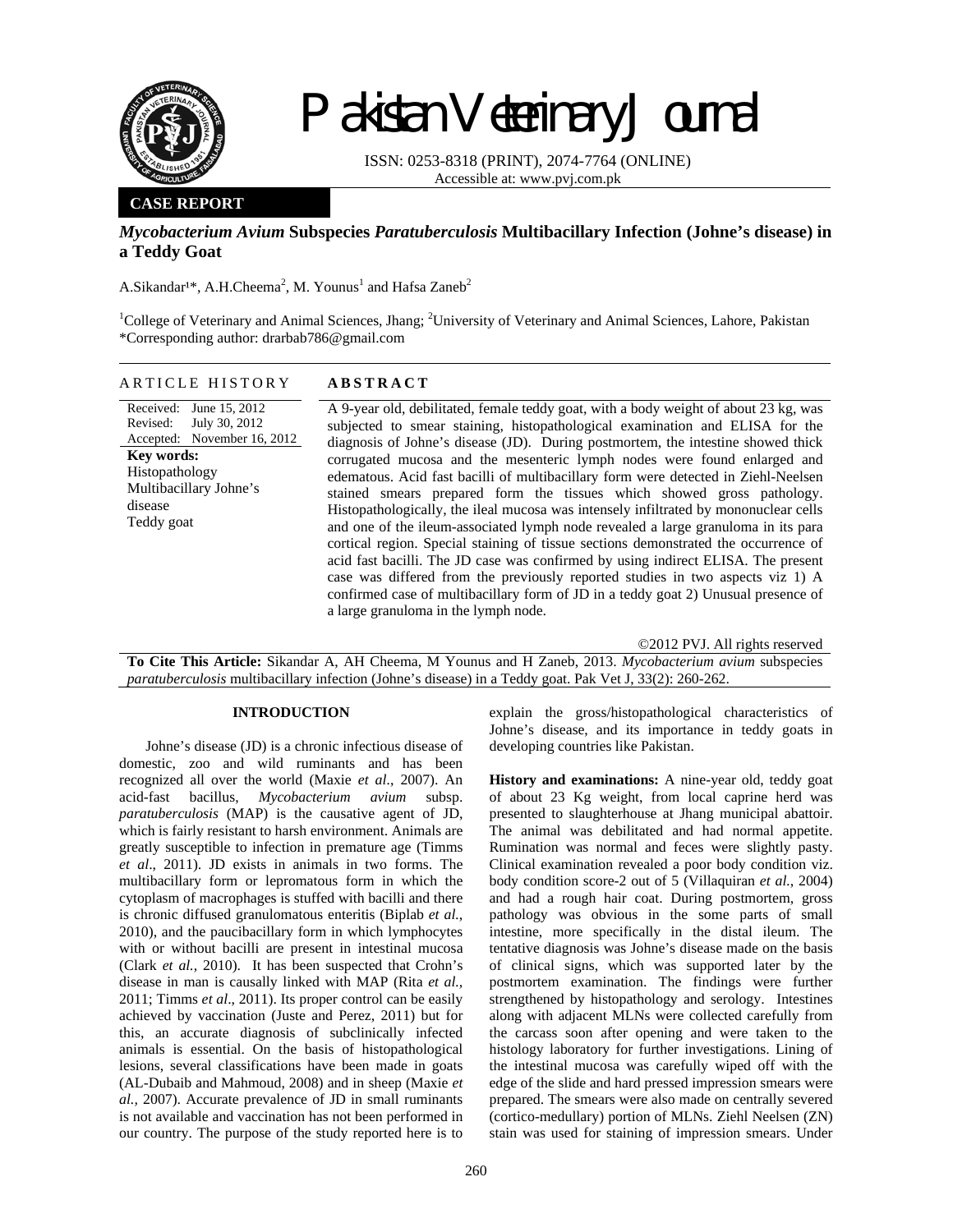oil immersion lens the acid fast bacilli (AFB) were bright/ rose-red rods with a blue background (Fig. 1). The ZN positive samples were processed further for histopathology. Small pieces of intestine and MLNs were fixed in 10% buffered formalin (neutral). Further processing, sectioning and staining of the tissues were routinely done following Bancroft and Gamble (2007). Blood sample was taken from jugular vein before slaughtering and serum was immediately obtained and stored in the freezer. Indirect ELISA test (SerelisaTM M.Para TB Ab Mono Indirect. Symbiotic Europe SAS, 2, rue Alexander Fleming, F-69367 Lyon, Cedex 07, France) was performed for the detection of antibodies in caprine serum as instructed by the manufacturers.

#### **RESULTS AND DISCUSSION**

The thick edematous parts of the intestine, after opening, showed clear elevations of mucosa forming folds. The corrugations of different sizes towards lumen were observed. Some mucosal raised areas in small intestine did not disappeared even on stretching. Ileumassociated MLNs were found enlarged and edematous. The impression smears and tissue sections of intestines and MLNs, stained by ZN stain were found to be positive for acid fast bacilli (Fig. 1).

Through histopathological study of intestinal tissue sections, the enterocytes lining the intestinal villi had



**Fig. 1:** Impression smear prepared from the mucosa of ileum. The bacilli appear as red rods in blue background. The ruptured cells were stuffed with bacilli of multibacillary form. ZN (1000X).



**Fig. 3:** Macrophages laden with rose red AFB in the mucosa and submucosa of ileum. Crypts in mucosa are atrophied and present apart from each other. ZN (100X).

mostly sloughed off, and the lamina propria of mucosa was distended with epithelioid macrophages, lymphocytes and plasma cells. A little infiltration by the AFB-laden macrophages also took place along with lining epithelium of crypts of Lieberkuhn (Fig. 2). The intestinal crypts were small in size, reduced in numbers and were wide apart from each other owing to cellular infiltration. Lining epithelium of most of the crypts was detached and their openings were filled from exfoliated cells. The infiltrations by mononuclear cells (MNCs) in the muscularis and serosa were also observed in the small intestine.

Cytoplasm of epithelioid macrophages overstuffed with red to pink AFB as reported by Clark *et al*. (2010) in red deer (*Cervus elaphus*). Large number of bacilli-laden epithelioid macrophages was observed in the mucosa and in the upper tela submucosa (Fig. 3). Macrophages in serosa contained only few microorganisms.

The thick capsules surrounding the mesenteric lymph nodes consisted of fibrous connective tissue and some smooth muscles. There were large variable sized, irregular areas containing brown, caseous, acellular homogenous substance with small quantity of calcified masses. The cortical and paracortical regions of the lymph nodes contained those areas. Same epithelioid macrophages which were observed in the intestinal sections were also present in the paracortical areas of the lymph nodes. Most of the cortical areas were replaced by the necrotic tissue



**Fig. 2:** Circular folds (plicae circulares) of duodenum. AFB Laden macrophages are infiltrated in the opening wall of the crypts of Lieberkuhn. ZN (40X).



**Fig. 4:** Ileum associated mesenteric lymph node. A granuloma is present in the paracortical region. HE (40X).